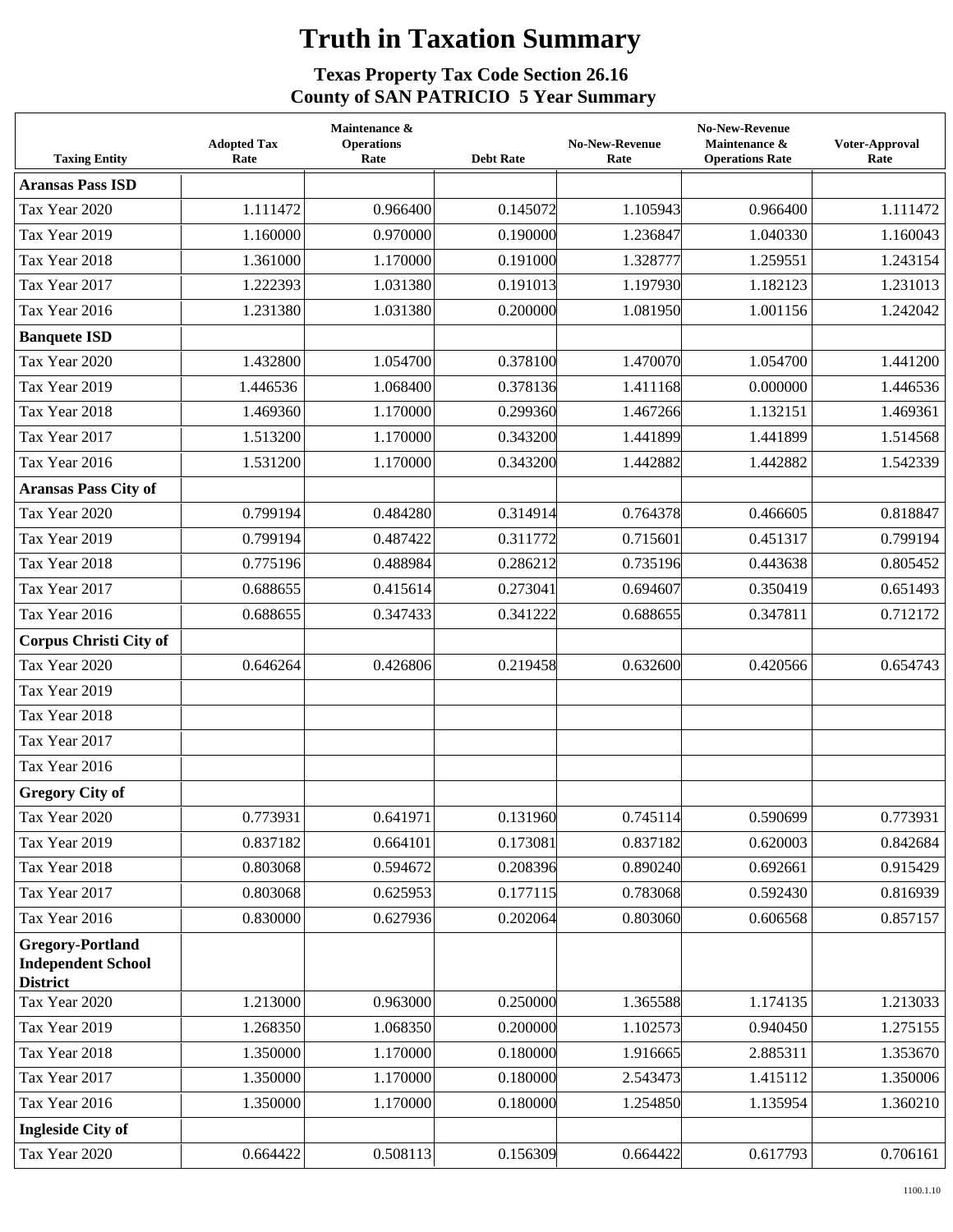| Tax Year 2019                                          | 0.682515 | 0.521646 | 0.160869 | 0.563379 | 0.412159 | 0.611668 |
|--------------------------------------------------------|----------|----------|----------|----------|----------|----------|
| Tax Year 2018                                          | 0.607653 | 0.433831 | 0.173822 | 0.607653 | 0.436236 | 0.651869 |
| Tax Year 2017                                          | 0.602500 | 0.430800 | 0.171700 | 0.627483 | 0.462725 | 0.672665 |
| Tax Year 2016                                          | 0.602500 | 0.428157 | 0.174343 | 0.518685 | 0.394496 | 0.606348 |
| Ingleside on the Bay<br>City of                        |          |          |          |          |          |          |
| Tax Year 2020                                          | 0.217909 | 0.217909 | 0.000000 | 0.210508 | 0.210541 | 0.217909 |
| Tax Year 2019                                          | 0.221817 | 0.221817 | 0.000000 | 0.205387 | 0.205387 | 0.221817 |
| Tax Year 2018                                          | 0.214800 | 0.214800 | 0.000000 | 0.198889 | 0.198889 | 0.214800 |
| Tax Year 2017                                          | 0.201020 | 0.201020 | 0.000000 | 0.186130 | 0.186130 | 0.201020 |
| Tax Year 2016                                          | 0.178889 | 0.178889 | 0.000000 | 0.165638 | 0.165638 | 0.178889 |
| <b>Ingleside Independent</b><br><b>School District</b> |          |          |          |          |          |          |
| Tax Year 2020                                          | 1.063961 | 0.962800 | 0.101161 | 1.031431 | 0.923266 | 1.063961 |
| Tax Year 2019                                          | 1.077500 | 0.970000 | 0.107500 | 1.177289 | 1.007317 | 1.079493 |
| Tax Year 2018                                          | 1.166000 | 1.040000 | 0.126000 | 1.250179 | 1.000000 | 1.166205 |
| Tax Year 2017                                          | 1.176000 | 1.040000 | 0.136000 | 1.568834 | 2.055226 | 1.177211 |
| Tax Year 2016                                          | 1.095000 | 1.040000 | 0.055000 | 1.089337 | 1.000000 | 1.095770 |
| Lakeside City of                                       |          |          |          |          |          |          |
| Tax Year 2020                                          | 0.132613 | 0.132613 | 0.000000 | 0.124579 | 0.124616 | 0.128977 |
| Tax Year 2019                                          | 0.132613 | 0.132613 | 0.000000 | 0.133473 | 0.133473 | 0.144150 |
| Tax Year 2018                                          | 0.132613 | 0.132613 | 0.000000 | 0.122790 | 0.122790 | 0.132613 |
| Tax Year 2017                                          | 0.125383 | 0.125383 | 0.000000 | 0.116096 | 0.116096 | 0.125383 |
| Tax Year 2016                                          | 0.127877 | 0.127877 | 0.000000 | 0.125191 | 0.125191 | 0.135206 |
| <b>Mathis City of</b>                                  |          |          |          |          |          |          |
| Tax Year 2020                                          | 1.098086 | 0.828086 | 0.270000 | 1.000895 | 0.823933 | 1.160074 |
| Tax Year 2019                                          | 1.058086 | 0.870036 | 0.188050 | 1.049834 | 0.725280 | 1.004287 |
| Tax Year 2018                                          | 1.058086 | 0.731086 | 0.327000 | 1.058086 | 0.707727 | 1.102817 |
| Tax Year 2017                                          | 1.011695 | 0.676695 | 0.335000 | 1.050943 | 0.721211 | 1.151984 |
| Tax Year 2016                                          | 1.011695 | 0.694445 | 0.317250 | 0.944267 | 0.617302 | 1.040775 |
| <b>Corpus Christi ISD</b>                              |          |          |          |          |          |          |
| Tax Year 2019                                          | 1.270000 | 0.990000 | 0.280000 | 1.069012 | 1.005218 | 1.272630 |
| Tax Year 2018                                          | 1.305050 | 1.105050 | 0.200000 | 1.171682 | 1.052751 | 1.268345 |
| Tax Year 2017                                          | 1.237350 | 1.060050 | 0.173000 | 1.235337 | 1.235337 | 1.252662 |
| Tax Year 2016                                          | 1.237350 | 1.060050 | 0.177300 | 1.215933 | 1.215933 | 1.241177 |
| <b>MATHIS ISD</b>                                      |          |          |          |          |          |          |
| Tax Year 2020                                          | 1.367250 | 0.963050 | 0.404200 | 0.963050 | 0.798220 | 1.367250 |
| Tax Year 2019                                          | 1.472550 | 1.068350 | 0.404200 | 1.349368 | 1.349368 | 1.472550 |
| Tax Year 2018                                          | 1.429619 | 1.170000 | 0.259619 | 1.486099 | 0.000000 | 1.429619 |
| Tax Year 2017                                          | 1.434699 | 1.170000 | 0.264669 | 1.170000 | 1.170000 | 1.434669 |
| Tax Year 2016                                          | 1.434669 | 1.170000 | 0.264669 | 1.487214 | 1.170000 | 1.434669 |
| <b>NUECES COUNTY</b><br><b>ESD #4</b>                  |          |          |          |          |          |          |
| Tax Year 2020                                          | 0.100000 | 0.100000 | 0.000000 | 0.100984 | 0.101256 | 0.104799 |
| Tax Year 2019                                          | 0.100000 | 0.100000 | 0.000000 | 0.096146 | 0.096146 | 0.103837 |
| Tax Year 2018                                          | 0.100000 | 0.100000 | 0.000000 | 0.086245 | 0.086177 | 0.101627 |
| Tax Year 2017                                          | 0.100000 | 0.100000 | 0.000000 | 0.095519 | 0.095519 | 0.103160 |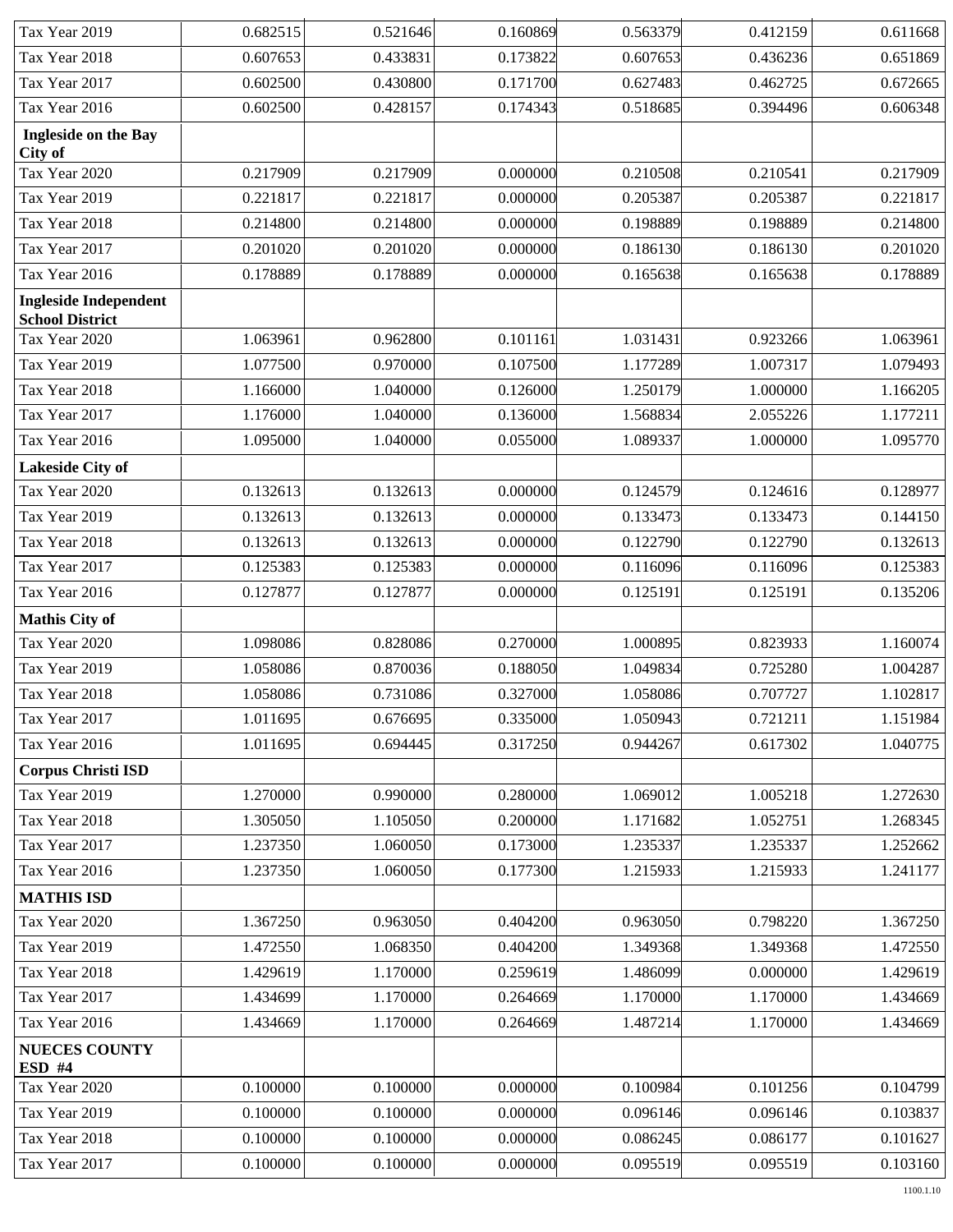| Tax Year 2016                                       | 0.100000 | 0.100000 | 0.000000 | 0.094875 | 0.094875 | 0.102465 |
|-----------------------------------------------------|----------|----------|----------|----------|----------|----------|
| <b>Odem City of</b>                                 |          |          |          |          |          |          |
| Tax Year 2020                                       | 0.821102 | 0.680214 | 0.140888 | 0.761922 | 0.629828 | 0.821103 |
| Tax Year 2019                                       | 0.842285 | 0.694026 | 0.148259 | 0.842285 | 0.694026 | 0.959396 |
| Tax Year 2018                                       | 0.857022 | 0.706169 | 0.150853 | 0.857022 | 0.706169 | 0.907038 |
| Tax Year 2017                                       | 0.822850 | 0.678010 | 0.144840 | 0.822850 | 0.678010 | 0.869870 |
| Tax Year 2016                                       | 0.785531 | 0.647253 | 0.138278 | 0.785531 | 0.650527 | 0.840847 |
| <b>Odem-Edroy ISD</b>                               |          |          |          |          |          |          |
| Tax Year 2020                                       | 1.408391 | 0.963000 | 0.445391 | 1.315298 | 0.962800 | 1.408391 |
| Tax Year 2019                                       | 1.568350 | 1.068350 | 0.500000 | 1.486769 | 1.057805 | 1.636511 |
| Tax Year 2018                                       | 1.670000 | 1.170000 | 0.500000 | 1.770397 | 1.139433 | 1.748850 |
| Tax Year 2017                                       | 1.670000 | 1.170000 | 0.500000 | 1.764870 | 1.361130 | 1.695295 |
| Tax Year 2016                                       | 1.648900 | 1.170000 | 0.478900 | 1.737472 | 1.164163 | 1.649963 |
| <b>Portland City of</b>                             |          |          |          |          |          |          |
| Tax Year 2020                                       | 0.650959 | 0.414444 | 0.236515 | 0.635239 | 0.414832 | 0.684533 |
| Tax Year 2019                                       | 0.659500 | 0.429998 | 0.229502 | 0.616590 | 0.410630 | 0.672981 |
| Tax Year 2018                                       | 0.649500 | 0.432526 | 0.216974 | 0.605849 | 0.404354 | 0.653676 |
| Tax Year 2017                                       | 0.597866 | 0.399020 | 0.198846 | 0.549868 | 0.371049 | 0.599671 |
| Tax Year 2016                                       | 0.566668 | 0.382364 | 0.184304 | 0.496115 | 0.348483 | 0.585589 |
| <b>Sinton City of</b>                               |          |          |          |          |          |          |
| Tax Year 2020                                       | 0.759300 | 0.665459 | 0.093841 | 0.711456 | 0.616166 | 0.759300 |
| Tax Year 2019                                       | 0.737500 | 0.638506 | 0.098994 | 0.651287 | 0.549764 | 0.692739 |
| Tax Year 2018                                       | 0.737500 | 0.622550 | 0.114950 | 0.724015 | 0.608834 | 0.772490 |
| Tax Year 2017                                       | 0.737500 | 0.620207 | 0.117293 | 0.691722 | 0.574589 | 0.737849 |
| Tax Year 2016                                       | 0.675046 | 0.560752 | 0.114294 | 0.605775 | 0.492094 | 0.645754 |
| <b>SKIDMORE-TYNAN</b><br><b>ISD</b>                 |          |          |          |          |          |          |
| Tax Year 2020                                       | 1.281800 | 0.966400 | 0.315410 | 1.145840 | 0.966400 | 1.299130 |
| Tax Year 2019                                       | 1.387100 | 1.068300 | 0.318800 | 1.339970 | 0.000000 | 1.387200 |
| Tax Year 2018                                       | 1.508800 | 1.170000 | 0.338800 | 1.524460 | 1.188270 | 1.508900 |
| Tax Year 2017                                       | 1.518800 | 1.170000 | 0.348800 | 1.454140 | 1.146720 | 1.519050 |
| Tax Year 2016                                       | 1.483000 | 1.170000 | 0.313000 | 1.559050 | 1.225330 | 1.483040 |
| <b>San Patricio County</b>                          |          |          |          |          |          |          |
| Tax Year 2020                                       | 0.495157 | 0.455668 | 0.039489 | 0.533230 | 0.455668 | 0.564569 |
| Tax Year 2019                                       | 0.505600 | 0.459972 | 0.045628 | 0.470577 | 0.470577 | 0.505633 |
| Tax Year 2018                                       | 0.516324 | 0.467281 | 0.490430 | 0.492155 | 0.491965 | 0.581630 |
| Tax Year 2017                                       | 0.516324 | 0.475932 | 0.040392 | 0.556963 | 0.524199 | 0.606526 |
| Tax Year 2016                                       | 0.491924 | 0.463003 | 0.028921 | 0.491924 | 0.471592 | 0.538239 |
| <b>San Patricio County</b>                          |          |          |          |          |          |          |
| <b>Drainage District</b><br>Tax Year 2020           | 0.061252 | 0.061252 | 0.000000 | 0.061252 | 0.061361 | 0.063508 |
| Tax Year 2019                                       | 0.065450 | 0.065450 | 0.000000 | 0.065450 | 0.065450 | 0.070686 |
| Tax Year 2018                                       | 0.069607 | 0.069607 | 0.000000 | 0.069607 | 0.069607 | 0.075175 |
| Tax Year 2017                                       | 0.065390 | 0.065390 | 0.000000 | 0.065390 | 0.065390 | 0.070621 |
| Tax Year 2016                                       | 0.057888 | 0.057888 | 0.000000 | 0.057888 | 0.057888 | 0.062519 |
|                                                     |          |          |          |          |          |          |
| <b>Sinton Independent</b><br><b>School District</b> |          |          |          |          |          |          |